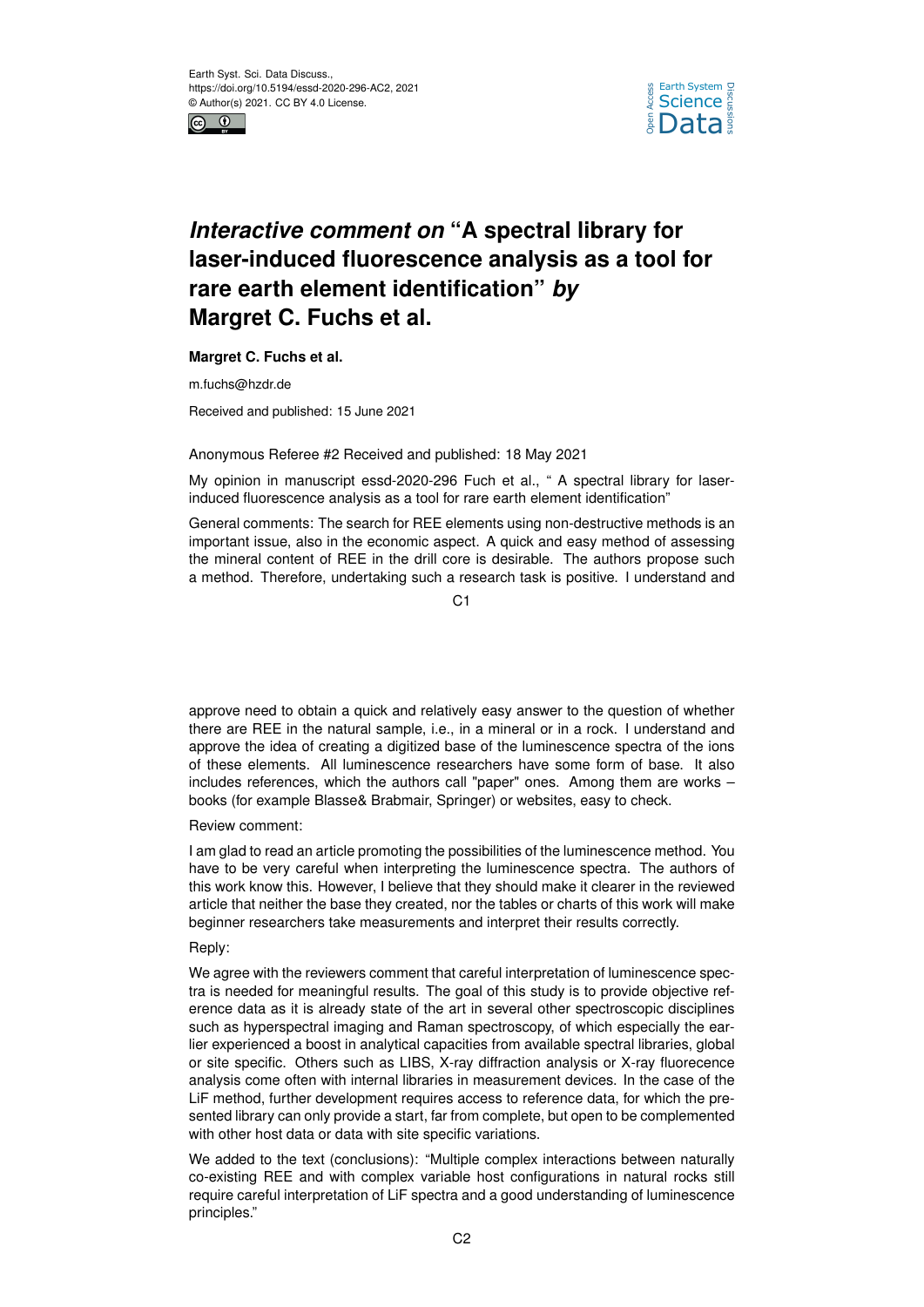#### Review comment:

I cannot define the target audience of this work. If the group of readers is to be wide - judging from the profile of the journal - then you need to be not only substantive, but also in addition to the advantages of this method, very clearly indicate its limitations. The recommendations in Figure 9 will not suffice. If this work is to assist a wide range of drill developers, those who have not had much experience with luminescence measurements, readers should also be alerted to how samples are prepared for measurement. I don't know if they will be separate grains or cuts. In the latter case - it would be a reflective measurement, i.e., different than for base materials. I do not know if such reflective luminescence spectra were made - you can only see absorption ones.

### Reply:

The target audience is primarily in the field of exploration, and in particular the developers of advanced data processing routines for spectral analysis, but also may be seen in further research fields working on the REE luminescence in natural rocks or artificial compounds.

We added to the text in the abstract: "Primarily addressing the raw material exploration sector, it aids particularly the development of advanced data processing routines for LiF analysis, but also can support further research on the REE luminescence in natural rocks or artificial compounds."

... and in the last paragraph of the introduction: "Our study aims to provide a useful database for mineral characterisation in LiF-based REE exploration, where particular target groups are developers of advanced data processing routines and of technical implementations, but also various scientists working on further aspects of REE luminescence. "

With our focus on data analysis and processing, material preparation lies beyond the

C3

scope of our study. Concerning the mode of measurement, we like to point out that typically luminescence measurements are conducted in backscattering mode, where the emitted luminescence is collected in the same or at least almost same direction as from where the excitation light came. In this configuration all presented measurements were taken (see Fig. 2 in the manuscript). We added a sentence to chapter 2.2: "The configuration represents a typical luminescence measurement setup in backscattering mode, where the light paths of excitation to the sample and emitted luminescence from the sample are parallel."

We further change the conclusions to highlight the limitations regarding 1) focus on trivalent REE and need for complementary data, 2) possible matrix luminescence and option of selective excitation, where the three laser wavelengths provide an option, but scientific in-depth analysis requires more flexible equipment, and 3) need for expert knowledge to interpret the mixed spectra resulting from complex energetic interactions in natural rocks.

## Review comment:

I also checked the functionality of the database. The compatibility of the database files with own files from measurements made on two different devices was checked. As might be expected, the main, sometimes big problem was to choose the right scale of the Y axis to check whether or not the emission line is overlapping. When superimposing several spectra from the base and several measurement spectra, the problem was very time-absorbing. It was hard for me to notice any clear advantage over the classical method. But - maybe it's a matter of the employee's age and habits.

#### Reply:

Thank you for this comment and directly trying the usability of our library data! We recommend here using programming code based analysis tools that would reduce the efforts to a few (1-2) lines of code to scale the reference spectrum to the observed data. As stated in above review responses, our target audience are in particular developers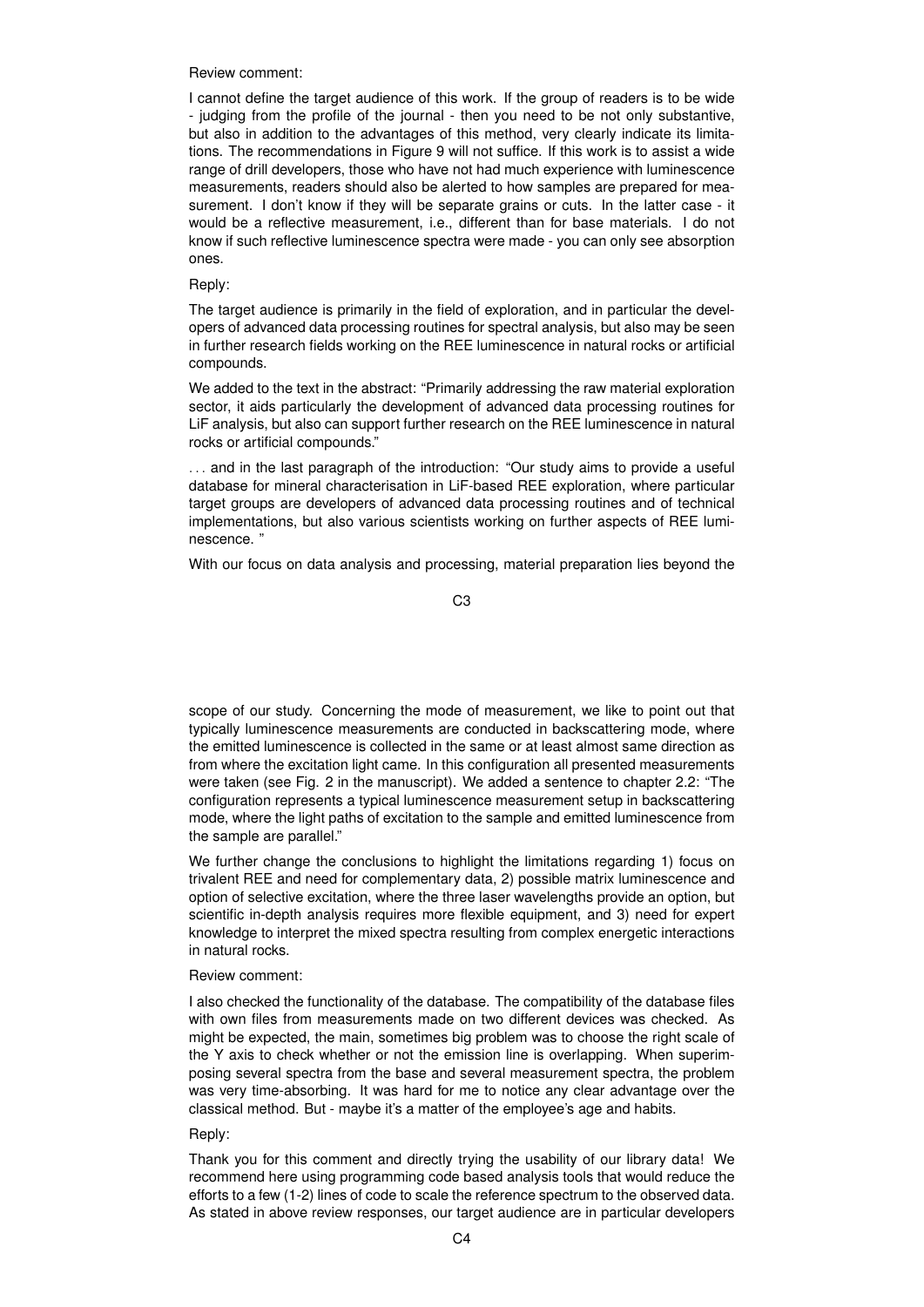of data processing tools, which then would increase efficiency in analysis of large data sets as required e.g. in the case of drill-core scans.

Positive detailed comments

Review comment:

1. the authors know the commonly measured effect that the emission bands of 4f ions are often split into components and that the emission may come from several closely spaced energy levels (Pr3 +);

Reply:

Thank you. This agrees to our intension to make such data available for further use and comparison.

Review comment:

2. the measurements that have been taken are summarized in the figures 3-7 and in Tables 1-4, in particular in Figure 9, is a summary for workers who are starting their research on lanthanide luminescence;

Reply:

Thank you. Besides describing our data set in detail, the summary of lanthanide luminescence in a more general sense will hopefully support also new users.

#### Review comment:

3. the spectra (files) are available through reference Fuchs et al.,  $2020 - as$  .txt files, privately, I do not like such files, but they can be used. Used and compared with own data.

Reply:

Thank you. We chose the .txt file format because it can easily be loaded into many programming environments.

C5

## Review comment:

4. the reviewed study indicates to the future researcher many cases that require additional research - e.g. the presence of  $Sm(3+)$  beside to  $Eu(3+)$ , and  $Pr(3+)$  beside to  $Sm(3+)$ . It has rightly been noted that the 611nm -615nm line from  $Eu(3+)$  may be missed if Sm3 + is also present in the sample. However, the excitation spectra of the two ions differ, so it should be recommended to perform them;

Reply:

Thank you. We discuss such energy transfers between REE more in detail using the application example (see chapter 4.2).

We added the reviewers note in an additional sentence: "The intensified diagnostic Sm3+ versus relatively weak Eu3+ emission lines suggest an energy transfer. The energetic transfer to Sm reduces particularly the Eu3+-diagnostic emission lines at 613 - 622 nm to very low signal intensities. In the 325 nm excited spectrum, those Eu3+ emission lines at 613 - 622 nm may be present as weak signals as well as those around 700 nm, but the prominent Dy3+ lines preclude an unequivocal identification."

and also changed the section to emphasise further on details observed in the example case illustrated in Fig. 11.

The value of performing measurements with different excitation spectra is discussed in the 2nd paragraph of the application example chapter 4.2., e.g. with: "... Blue lasers being suitable for both, Pr and Sm, complicate their differentiation, while for Dy3+ and Nd3+ selective excitation with UV (e.g., 325 nm) or green (e.g., 532nm), respectively, provides an option. . . ." and further on.

Review comment:

5. the proposed set of measured spectra may be applicable and helpful, but be aware of its limitations.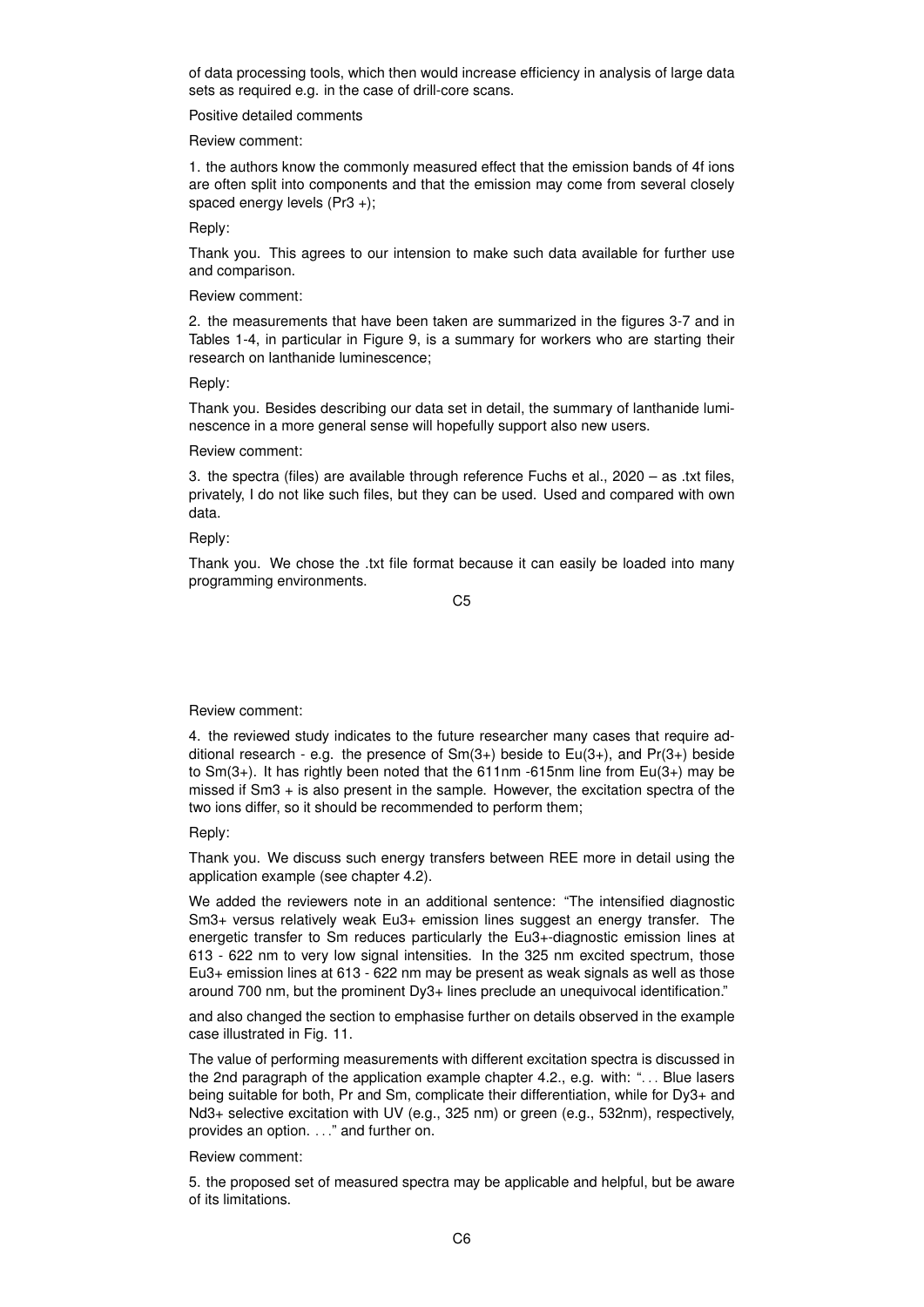### Reply:

Thank you for this comment. We exemplify limitations using the application case in chapter 4.2 and point at the need for expert knowledge and in-depth analysis in research in our conclusions.

Some critical remarks:

Review comment:

1. In my opinion, the material prepared as in the reviewed article cannot be called "the base".

Reply:

We use the term in the sense of a base for comparison.

To clarify, we changed in conclusion "base" to "objective database" and "needed basis" to "needed functionality"

Review comment:

2. The Authors' results allow only a fairly approximate verification of the presence of these ions in the tested sample.

Reply:

As the reviewer stated above, the data alone cannot replace the need for expert knowledge, but the example illustrates how the REE library can provide the data base for comparison may it be for manual/visual comparison or for automated processing approaches. The goal is, to identify the potential candidates responsible for the observed emission bands.

We added in conclusions "However, usage of the library for visual comparison or implementation into innovative automated data analysis routines facilitates identification of most probable REE candidates responsible for observed luminescence also in cases

C<sub>7</sub>

of similar emission lines, but cannot replace the need for expert knowledge."

Review comment:

3. Only 3+ ions were tested, but what about the ubiquitous Eu2+? between Ce(3+) and  $Eu(2+)$  there is often an energy transfer and the band from  $Eu(2+)$ , very often in 415-460 nm range, is more intense than from Ce?

Reply:

We agree with the reviewer's comment that in applications to rocks and minerals energy transfer is an important issue to be considered! We already had included in the initial submission (first paragraph of application example in discussion, chapter 4.2):"Applications of the LiF spectral library for automated REE identifications have to deal with effects from overlaps, masking or energy transfer when several REE are present in the studied material. The presence of multiple REE may influence relative emission intensities and also the highly variable crystal field in natural samples may influence exact emission line positions."

We added to conclusions (see response to general comments above): "Multiple complex interactions between naturally co-existing REE and with complex variable host configurations in natural rocks still require careful interpretation of LiF spectra and a good understanding of luminescence principles."

We also agree with the reviewers point that several REE of different valence such as Eu2+ are relevant for application cases. Here with this contribution, we started with the well described set of trivalent REE, but as we state in the manuscript, the library will benefit largely from additional data.

We added to the conclusions: "Yet, the presented library is limited to trivalent REE hosted in orthophosphates. Complementary spectral data of other economically relevant REE configurations (e.g. divalent REE or other host minerals) are needed to further improve LiF capacities in REE exploration."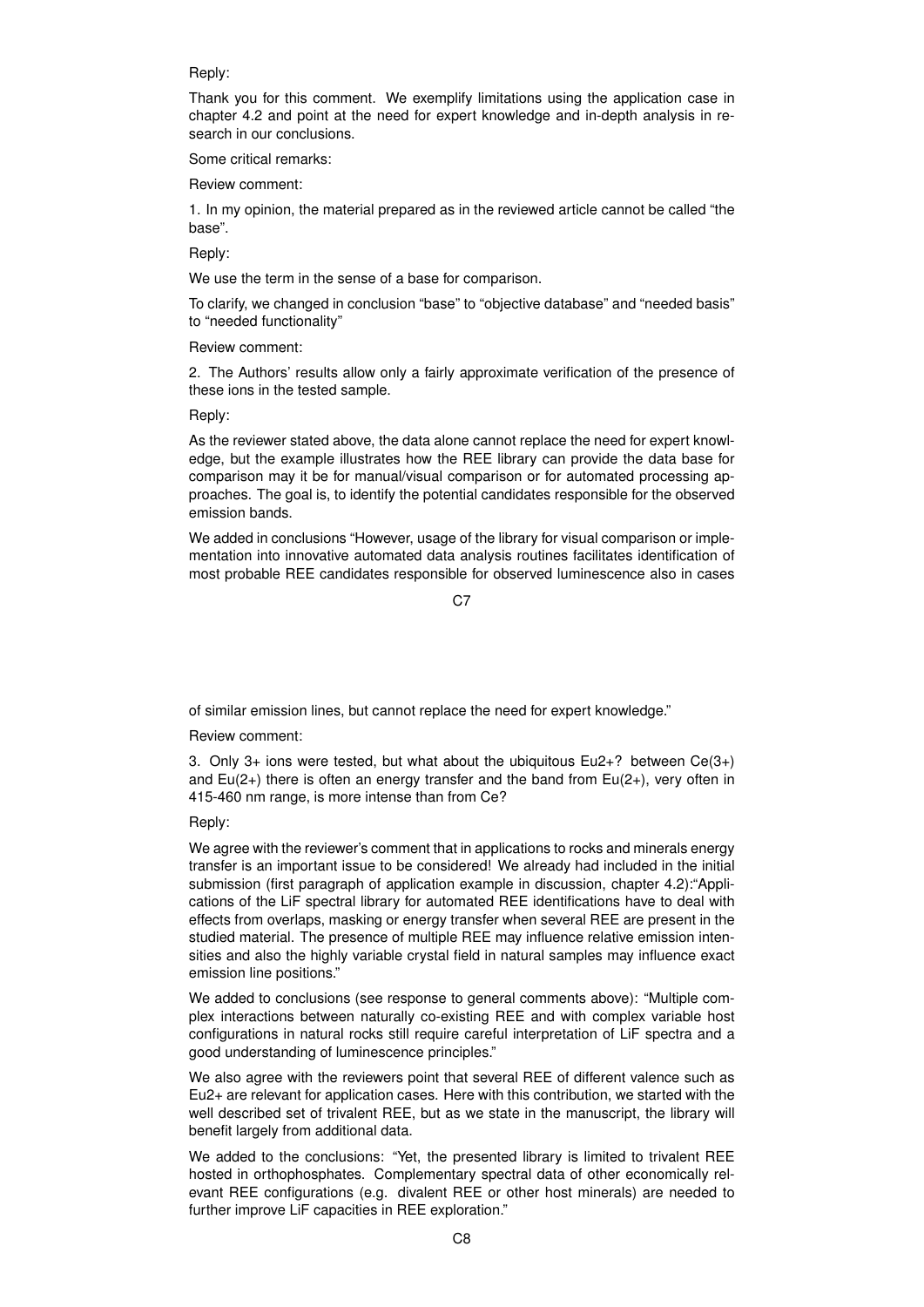Review comment:

4. The photoluminescence spectrum of the tested sample will show the presence of the center, in this case the 4fn ion, when it is excited to glow with the appropriate energy. In the case of this article - a laser line of the appropriate length. This is a basic and known fact.

#### Reply:

As already stated by the reviewer, the circle of readers of the article cannot be sharply defined, although from our perspective the main target group is found in the field of raw material exploration and mineral characterisation. We are of course aware that this must lead to minor repetitions of textbook knowledge, but we consider this unavoidable in the interest of readability for a wide range of potential readers. Additionally, we believe the presentation of a new spectral library data set requires a solid description of the materials luminescence properties. Based on that, our application example serves as a show case to illustrate how the reference spectra in combination with the three different laser wavelengths can support differentiation of REE.

#### Review comment:

What is shown in Figures 3-8 and in Tables 2, 3, 4, is commonly known from the "paper" literature, the references that the authors of this work wish to escape from.

# Reply:

We present the Fig. 3-8, because those are the measurement results associated with the published reference data and therefore, are included to document the detailed luminescence properties of the reference material. We see it as a positive fact and proof of the quality of the reference material that the data agrees to published literature. We further give reference to the published work that represents the respective literature and hence, believe that we link our work clearly and transparently to the state of the art. We would further like to note that we consider the scientific information as the

C9

decisive criterion and not the way of its presentation. However, the electronic/digital availability of verified information allows a faster integration into automated processes and reduces the risk of transmission errors and knowledge loss.

Review comment:

5. The measurements were made for standards of only one lanthanide phosphate. And yet, the presence of several lanthanide ion together in minerals, as is usual, may cause problems in their unambiguous identification. In my opinion, the automation of digitized measurements proposed by the authors may lead to numerous errors. It must be remembered that the 4f ions that appear next to each other can transmit the emitted energy (energy transfer effect), in a sense obscure each other. In this situation, it is of great help to perform excitation measurements for individual emission lines. This problem was mentioned in the reviewed work quite briefly, and it is very complex. Even the measurements shown in Fig. 8 show how much excitement measurements are needed. For this reason, the spectra in the earlier Figures 3-7 and Tables 2-4 cannot be considered sufficient for the correct / final identification of the 4f ions. Measurements made for excitation with 3 laser lines can actually be very helpful in checking the presence of some lanthanide ions in the tested sample, but in my opinion, they will not replace the full / fuller spectroscopic characteristics of the test object. Although the wavelength of emission lines of RE ions, apart from  $Eu(2+)$  and  $Ce(3+)$ , weakly depend on the strength of the crystal field, their exact value sometimes changes depending on the matrix. An example is Yb  $(3+)$  - see literature and figure at the bottom of the review. One can therefore overlook one ion, especially when it is present in the sample in small amounts alongside another one with more intense luminescence. Moreover, the intensity of some Eu(3+) transitions depend on the site symmetry and could be very weak.

## Reply:

Thank you for this thoughtful comment. The focus of our paper presenting a spectral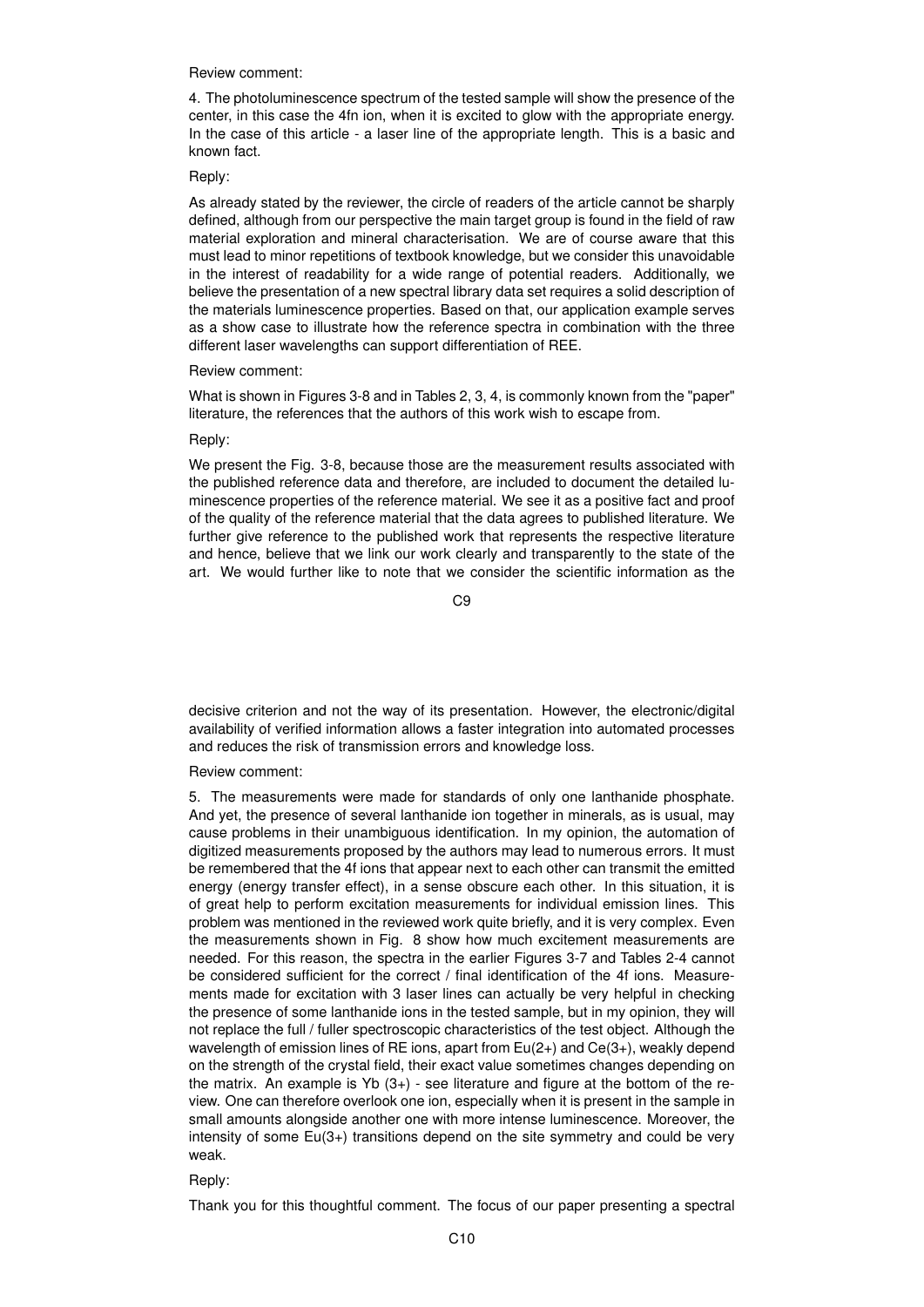REE library cannot cover all the effects occurring in natural rocks, but we agree that careful evaluation and no straight simplified REE identification is possible in many applications. As replied to your general comment above, we added text to the conclusions to emphasise on the complex interactions between naturally co-existing REE and the need for expert knowledge.

Review comment:

6. The luminescence efficiency of individual ions in the same matrix is different. Comparing the spectra on an arbitrary scale may introduce the (younger) researcher to erroneous conclusions. For example, for the excitation of 323 nm and 1: 1 proportion of Dy and Eu (0.1%) in the phosphate glass, the emission bands from Dy are much stronger than the Eu (3+)bands; actually, a very weak band at 611 nm is visible. Using only the 325 nm laser excitation, it cannot be concluded that  $Eu(3+)$  is present in the tested sample.

# Reply:

We assume, this comment refers to Fig. 11. Yes, it is exactly what we observe, the 325 nm laser excitation results in much stronger Dy emissions and Eu(3+) is only distinguishable during 442 nm laser excitation. Arbitrary units are necessary because of the offset of the spectra from different laser excitation wavelengths and for better visualisation of the observed emission lines in individual spectra. Also the reference spectra are scaled to illustrate the potentially matching peaks.

We added a comment to the figure captions: "The measured spectra from the three different laser excitation wavelengths are offset and luminescence intensities of individual spectra are scaled for better visualisation of observed emission lines and potential reference emission peaks (arbitrary units: comparison of signal intensities between spectra is not meaningful)."

We also added to the text for discussing the application example: "In the 325 nm excited

C11

spectrum, those Eu3+ emission lines at 613 - 622 nm may be present as weak signals as well as those around 700 nm, but the prominent Dy3+ lines preclude an unequivocal identification."

Review comment:

7. There is no indication of the detection limit of the ion; this can be checked in previously published (paper) articles, for example for phosphate glasses subsidized with 4f ions.

Reply:

Although we recognize that questions of detection limits of individual ions are of high scientific value, they did not play a decisive role in the current state of our investigations, nor do we see any direct impact at the moment on the goals we have set for our presented study.

As discussed above, the luminescence intensity of some RE ions depends strongly on the particular lanthanide content of every sample, due to e.g. energy transfer. Furthermore, each particular luminescence setup will have differing detection efficiencies and signal-to-noise-ratios, which together with different sample surface roughnesses, affects strongly such values. Thus we note, that any such claims of detection limits might be of limited value to the reader, which is why we did not investigate detection limits in our study. Nevertheless, in further investigations on case studies with REE enriched rocks this may represent a decisive factor, and we will of course take this into account as well as the literature named by the reviewer.

Review comment:

8. The results and "base" can certainly be treated as an auxiliary statement.

Reply:

We assume this corresponds to critical remark no. 1. We changed the wording. For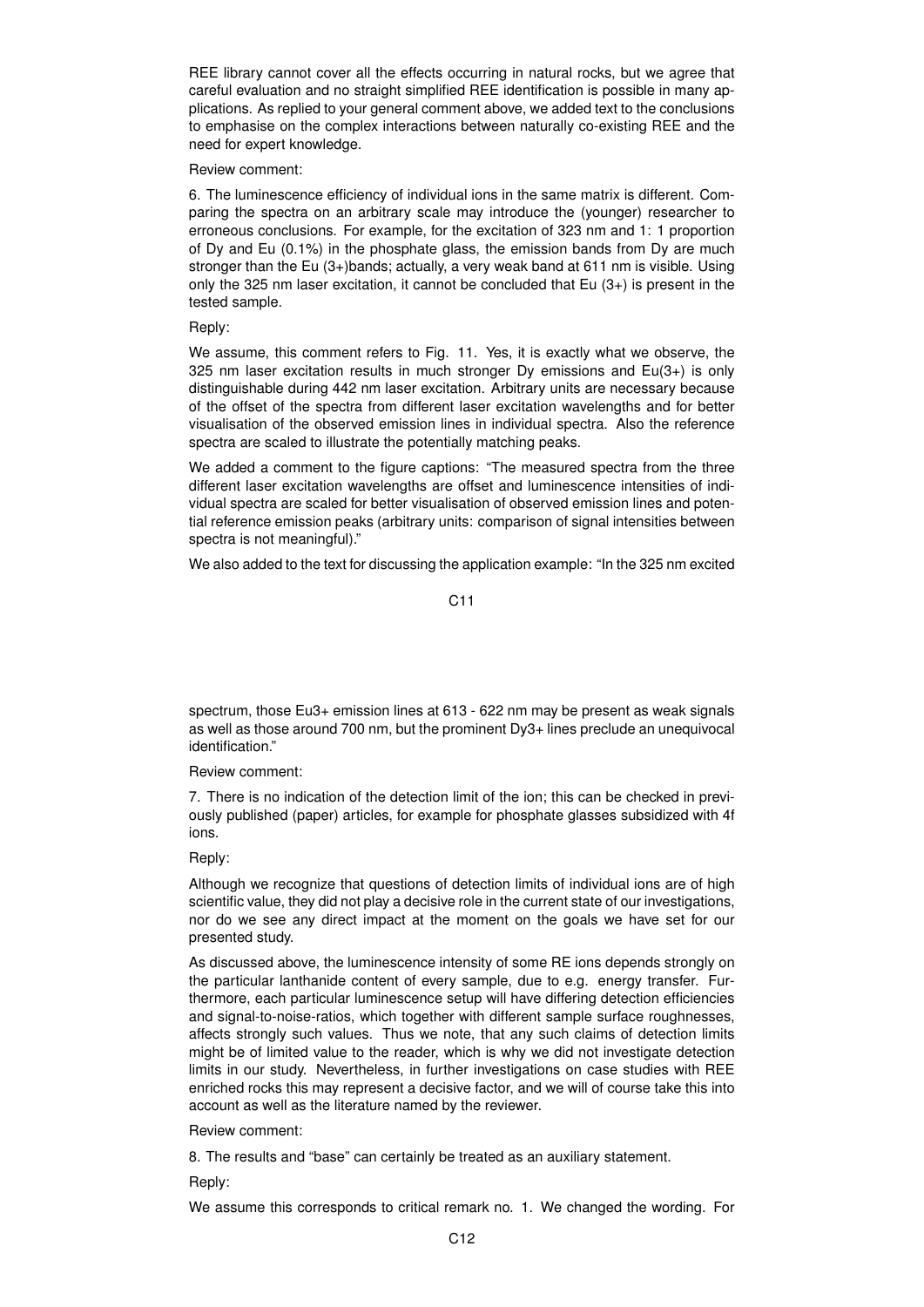details, please see our corresponding response above.

Review comment:

9. Of course, authors can only measure the available laser lines. Therefore, for precise identification tests, I will recommend other measurements, as in the reference Czaja et al., (2013) Journal of Mineralogical and Petrological Sciences, 108, 47-54, https://doi.org/10.2456/jmps.111229

# Reply:

We agree that most efficient REE excitation may be achieved with wavelengths other than the here employed ones, but this was not the scope of our study. We aimed at reducing excitation efforts to a reasonably limited number of wavelengths and evaluate how well REEs can be determined. This is useful in terms of future implementation in raw material exploration and development of respective technical devices.

We added to the introduction (compare reply to the 2nd general comment): "Our study aims to provide a useful database for mineral characterisation in LiF-based REE exploration, where particular target groups are developers of [. . .] and of technical implementations . . ."

One of the goals was listed already to be "(2) investigating the suitability of three standard laser wavelengths (325 nm, 442 nm, 532 nm) with respect to excitation efficiency and selectivity, " and we added to conclusions: " The three investigated laser wavelength may provide the ground for robust technical solutions of a LiF sensor in exploration. "

We are aware of the publications from Czaja et al. and also cited two of them in the presented manuscript as well as used the CSIRO luminescence database, where Czaja et al is cited. Additionally, we added a to the conclusions: "Detailedexcitation spectra as well as time-resolved luminescence measurements represent valuable options for further insights into the causes and mechanisms behind the observed spectra (e.g. Czaja

C13

et al., 2013; Gaft et al., 2005).." to account for the need of more specific excitation conditions on most research applications.

Some minor / detailed comments:

Review comment:

1. Line 170: I do not know the mineral for which Ce(3+) emission band has been measured at 540 nm . I purpose to delete this value. The Ce (3+) is of great economic importance. Perhaps it should be written a little more clearly that the position of the emission band of this may change depending on the material / mineral in which it occurs.

Reply:

We changed the sentence to highlight the maximum at 420 nm (540 nm was only the upper range limit of the full width half maximum estimate, we removed the value): "For CePO4, the excitation results in a broadband emission with a maximum at 420 nm (Fig.4)"

Review comment:

2. Line 250-255: Sm(2+) luminescence is measured ONLY at low temperature (see, for example Gaft et al., 2005 page 142)

Reply:

Thank you for this comment! This clarifies also, why the 734 nm emission line is not observed.

We changed the sentence: "Influences from Sm2+ centres are considered to be unlikely because of measurements at room temperature and absence of the 734 nm emission line (Gaft et al., 2005)"

Review comment: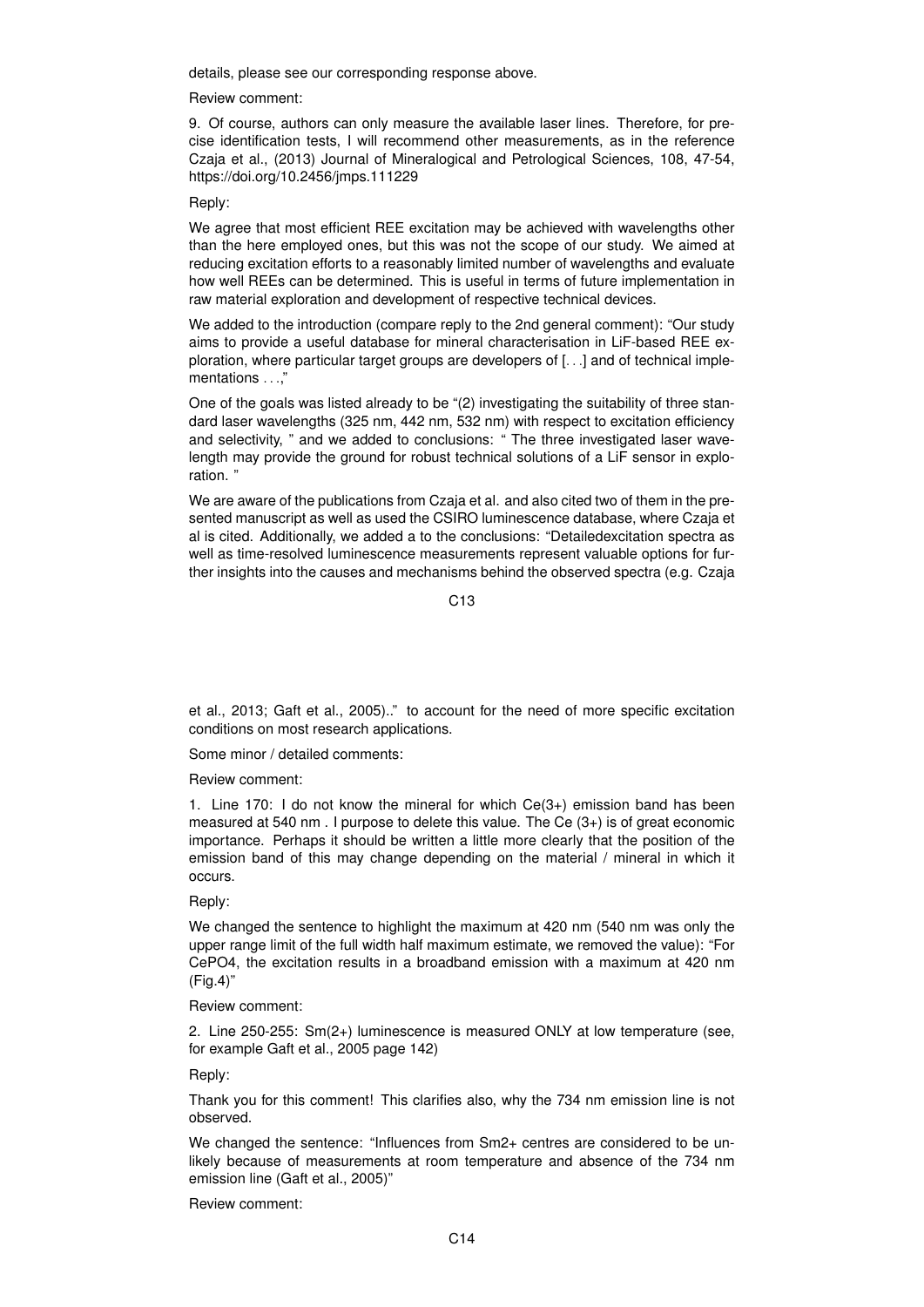3. The 4fn ions often substitute for Ca  $(2+)$ . However, Mn2 + is quite common in Ca minerals, so in the measured spectra gives an intense emission band, from about 600- 700 nm. It often obscures emissions from  $Sm(3+)$ , Eu(3+) and Pr(3+). So - how to get out of such a situation? In many minerals containing 4fn ions, luminescence can be caused by other centers, not only Mn(2+), also anions of WO4 MoO4 CrO4, TiO6 complexes, defective oxygen and others. The emission from these ions may obscure the emission from the lanthanides.

# Reply:

Thank you for this valuable comment! - We assume this refers mainly to application cases, where the mentioned anions may play a role in observed spectra, while they were not reported for the used reference material (see Donovan et al. 2002).

We added the information to the application example, added the comment that respective luminescence may cause more broadened peaks, time-resolved luminescence measurements may overcome the problem of obscured REE peaks and highlight the need for corresponding reference spectra: "Additionally, we want to emphasise on the fact that anion sites in minerals, typically substituted by REEs, also can be occupied by other luminescent anions (Gaft:2005). For example, Mn2+ substitutes for Ca2+ or Mg2+, Cr3+ for Al3+ and others. Also complexes with oxygen such as WO4, MoO4, CrO4 and TiO6 may contribute to the observed spectra and then may obscure the REE emission lines at overlapping wavelengths positions. In those cases, complementary reference spectra for the corresponding anions and complexes would help a correct identification, while more detailed luminescence measurements such as time-resolved detection are needed to unravel REE emissions behind the often broader peaks such as from Mn2+."

#### Review comment:

4. The excitation band at 442 nm is favored primarily for Pr(3+), and to some extent also for Sm (3+). In order to distinguish between these ions, it is more advantageous

#### C<sub>15</sub>

to use different excitation wavelengths, also, by the way, not to lose  $Eu(3+)$ . However, I am not sure if this line efficiently excites Er(3+) (Fig. 6 and Table 3). According to my (and other reference) data, the emission intensity of Er(3+) is more than 3 times weaker for this excitation, compared to the excitation of 377 nm.

## Reply:

Our data showed that UV excitation at 325 nm caused a broad band emission masking the emission band around 550 nm that is also described in the literature for e.g. apatite (e.g. Gaft et al. 2005, page 163/164 ) depicted in Fig. 9. The excitation at 442 nm showed successful to unravel the previously hidden emission band and compared to absorption characteristics shown in Fig. 8, the laser line at 442 nm coincides with an absorption feature of Erˆ3+ suggesting suitable conditions. We also show in Fig. 9 that excitation at 532 nm is also successful, but cannot record the 550 nm emission band due to filter setting to separate the laser line from the recorded spectrum.

For clarity, we add to the text (discussion chapter 4.1): "For example in the case of Er3+, efficient laser excitation lines are commonly reported to be in the UV or green spectral range (e.g. Gaft et al., 2005). Our results, however, show a broad-band emission when using a UV laser that obscures the emission band around 550 nm. The use of the 442 nm laser excitation enables to record this emission, which would remain at wavelengths shorter than the detection range, when using a 532 nm laser, although the latter shows as well suitable excitation conditions. Comparison the absorption characteristics depicted in Fig. 8 outlines that the 532 nm laser is close to a very efficient excitation band and hence may be preferred in many application cases, but also the 442 nm laser can provide suitable excitation conditions."

#### Review comment:

5. Please explain why in figure 9 it is indicated that the distinct emission bands from Eu (3+) were measured at each of the 3 excitation lines? earlier figures/tables do not confirm this.